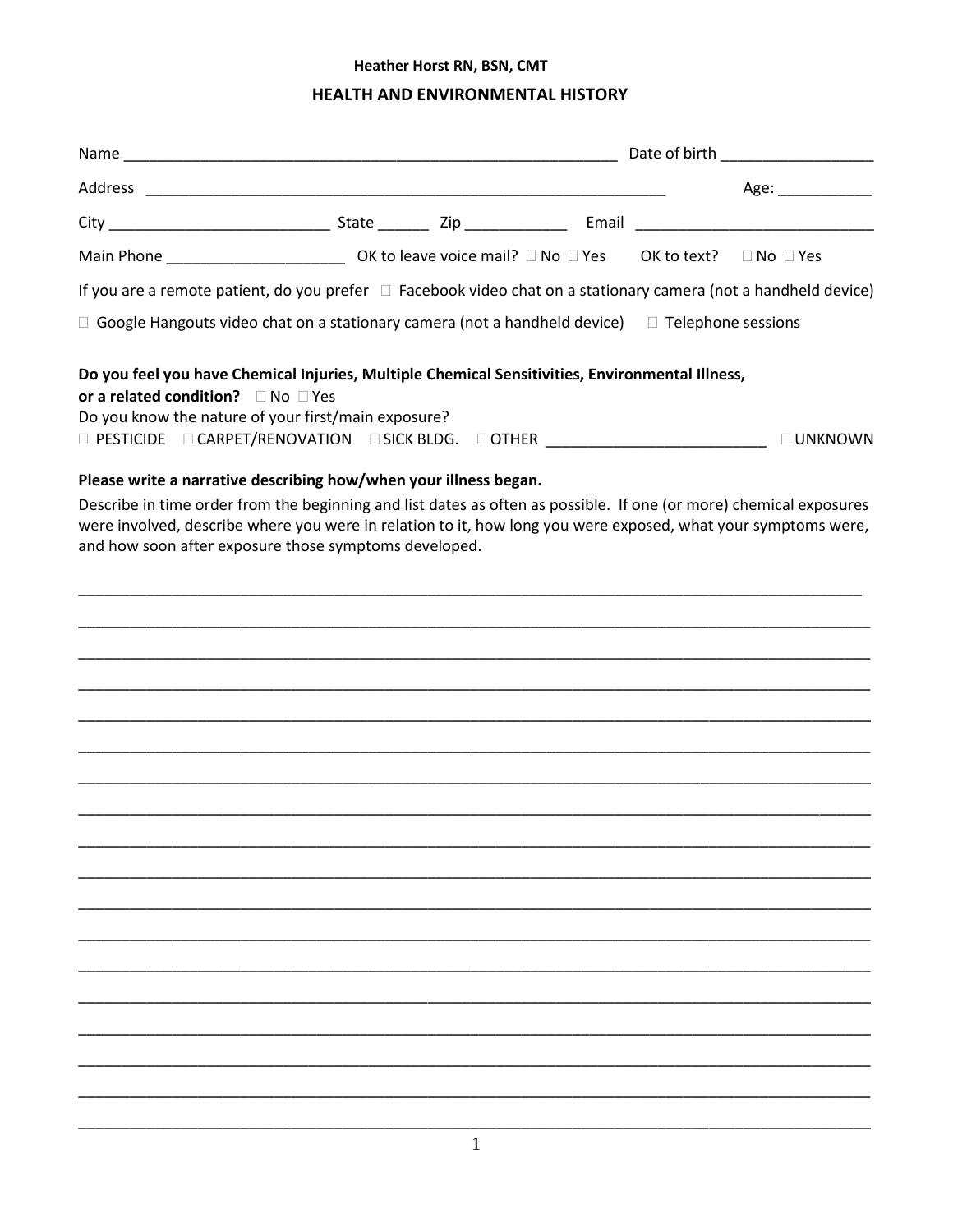#### **Please describe your AVERAGE reaction to a chemical exposure.**

Describe typical symptoms you experience during such a reaction in the order they occur.

| How long does it take before you feel as well as you did before the exposure?                                                                                          |               |                 |
|------------------------------------------------------------------------------------------------------------------------------------------------------------------------|---------------|-----------------|
| How long does it take before you can think as clearly as before it began?                                                                                              |               |                 |
| How long before you recover energy to do most of your usual activities? [100] [10] How long before you recover                                                         |               |                 |
|                                                                                                                                                                        |               |                 |
| <b>EMF Sensitivity:</b> Have you noticed symptoms increase when you are near cell phones, blue tooth devices, wireless<br>modems? $\Box$ No $\Box$ Yes $\Box$ Not Sure |               |                 |
| Have you reacted to other electrical or electronic devices? $\Box$ No                                                                                                  | $\square$ Yes | $\Box$ Not Sure |
| If yes, what are your symptoms with EMF exposures?                                                                                                                     |               |                 |
|                                                                                                                                                                        |               |                 |

\_\_\_\_\_\_\_\_\_\_\_\_\_\_\_\_\_\_\_\_\_\_\_\_\_\_\_\_\_\_\_\_\_\_\_\_\_\_\_\_\_\_\_\_\_\_\_\_\_\_\_\_\_\_\_\_\_\_\_\_\_\_\_\_\_\_\_\_\_\_\_\_\_\_\_\_\_\_\_\_\_\_\_\_\_\_\_\_\_\_\_\_\_\_\_\_\_\_\_\_\_\_\_\_\_\_\_\_

## **For each situation described below, answer the questions at the top of each column. By "sick" we mean anything that YOU consider to be either a major or a minor health problem. Put a check in the appropriate box.**

\_\_\_\_\_\_\_\_\_\_\_\_\_\_\_\_\_\_\_\_\_\_\_\_\_\_\_\_\_\_\_\_\_\_\_\_\_\_\_\_\_\_\_\_\_\_\_\_\_\_\_\_\_\_\_\_\_\_\_\_\_\_\_\_\_\_\_\_\_\_\_\_\_\_\_\_\_\_\_\_\_\_\_\_\_\_\_\_\_\_\_\_\_

|                                                                    | Would you be sick if you had |                   |                 |       | Would you be sick if you had to |                    |          |                 |       |               |
|--------------------------------------------------------------------|------------------------------|-------------------|-----------------|-------|---------------------------------|--------------------|----------|-----------------|-------|---------------|
|                                                                    |                              | to spend 4 hours? |                 |       |                                 | spend 20 minutes ? |          |                 |       |               |
|                                                                    | No                           | A Little          | Moder<br>-ately | A Lot | Don't<br>Know                   | <b>No</b>          | A Little | Moder-<br>ately | A Lot | Don't<br>Know |
| Next to person smoking cigarettes outside                          |                              |                   |                 |       |                                 |                    |          |                 |       |               |
| Driving in heavy traffic with windows open                         |                              |                   |                 |       |                                 |                    |          |                 |       |               |
| Around workers tarring a road                                      |                              |                   |                 |       |                                 |                    |          |                 |       |               |
| For the next questions, assume you are inside with no open windows |                              |                   |                 |       |                                 |                    |          |                 |       |               |
| In a room sprayed w/ pesticides 4 hours ago                        |                              |                   |                 |       |                                 |                    |          |                 |       |               |
| In a room painted 24 hours ago with<br>water-based paint           |                              |                   |                 |       |                                 |                    |          |                 |       |               |
| Shopping in an enclosed mall                                       |                              |                   |                 |       |                                 |                    |          |                 |       |               |
| In room with wall/wall carpet 1 week old                           |                              |                   |                 |       |                                 |                    |          |                 |       |               |
| Sitting next to a person wearing<br>perfume / cologne              |                              |                   |                 |       |                                 |                    |          |                 |       |               |
| Cooking on a stove using natural gas                               |                              |                   |                 |       |                                 |                    |          |                 |       |               |
| Sitting next to someone with<br>fabric softener on clothing        |                              |                   |                 |       |                                 |                    |          |                 |       |               |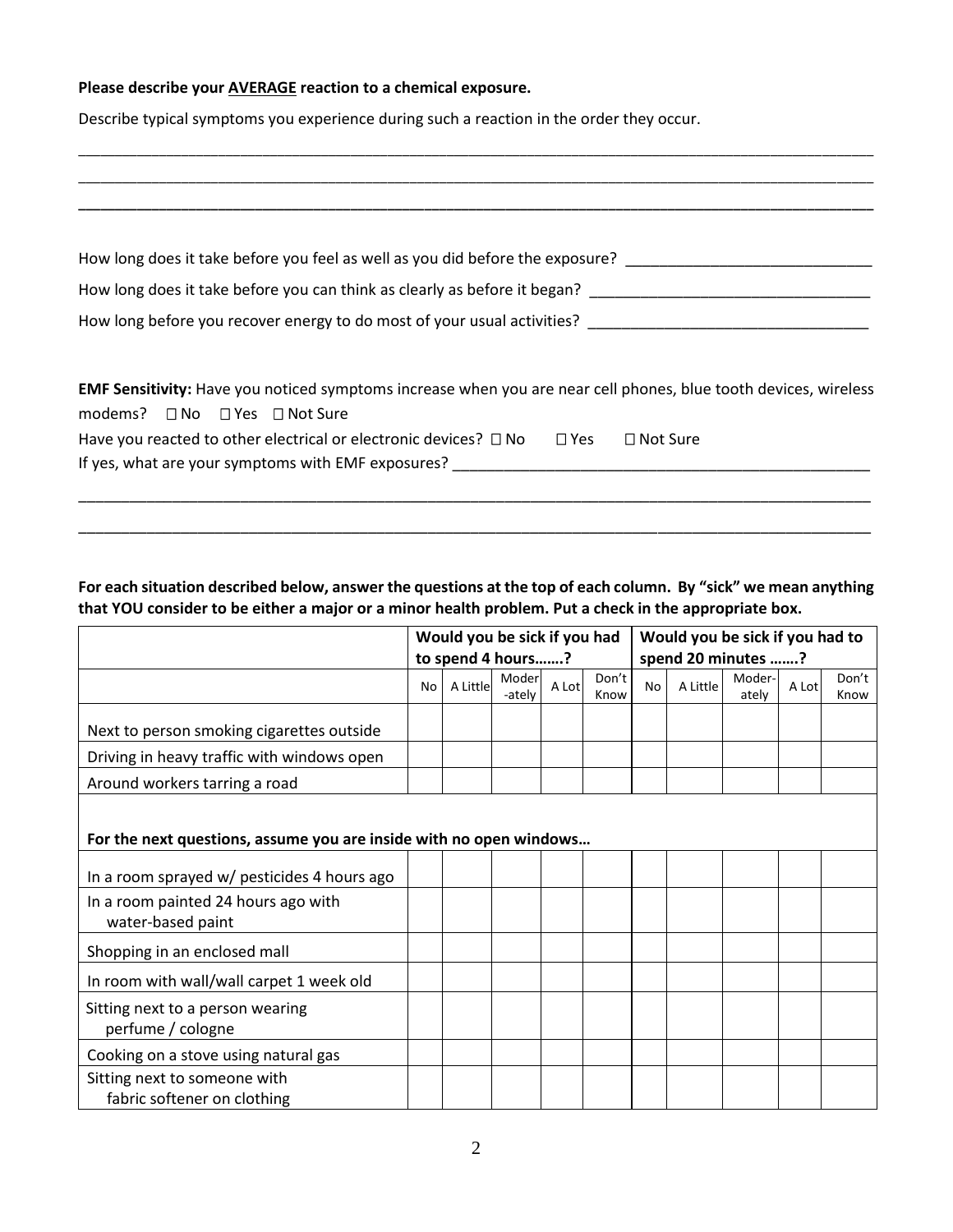| Would you be sick if you had to ?                        | No. | A Little | Moderately | A Lot | Don't Know |
|----------------------------------------------------------|-----|----------|------------|-------|------------|
| Drink one glass of city (chlorinated) water              |     |          |            |       |            |
| Try on newly dry-cleaned clothing                        |     |          |            |       |            |
| Walk down the detergent aisle at a grocery store         |     |          |            |       |            |
| Use self-serve at a gas station                          |     |          |            |       |            |
| Use a bathroom with a scented air freshener              |     |          |            |       |            |
| Read a freshly printed newspaper                         |     |          |            |       |            |
| Wear synthetic fabrics                                   |     |          |            |       |            |
| Swim for 20 minutes in a chlorinated pool                |     |          |            |       |            |
| Wear clothing laundered in chlorine bleach               |     |          |            |       |            |
| Wear clothing laundered with scented<br>laundry products |     |          |            |       |            |

*The above question was assembled from a longer questionnaire used for research by Johns Hopkins (A. Davidoff).*

# **The following asks about symptoms you may have been experiencing. Please rate the severity. (circle one)**

|                                                                                                                                                                                                                         |              | 0=not at all a problem |                          |   | 5=moderate |   |   | 10=disabling            |   |   |    |
|-------------------------------------------------------------------------------------------------------------------------------------------------------------------------------------------------------------------------|--------------|------------------------|--------------------------|---|------------|---|---|-------------------------|---|---|----|
| Problems with your head, such as headaches, or a<br>feeling of pressure or fullness in your face or head?                                                                                                               | $\mathbf{0}$ | 1                      | $\overline{2}$           | 3 |            | 5 | 6 | 7                       | 8 | q | 10 |
| Problems with your ability to think, such as difficulty<br>concentrating or remembering things, feeling spacey,<br>or having trouble making decisions?                                                                  | 0            | 1                      | 2                        | 3 | 4          | 5 | 6 | 7                       | 8 | 9 | 10 |
| Problems with your mood, such as feeling tense or<br>nervous, irritable, depressed, having spells of crying or<br>rage, or loss of interest in things you used to enjoy?                                                | $\Omega$     | 1                      | 2                        | 3 |            | 5 | 6 | 7                       | 8 | q | 10 |
| Problems with balance or coordination, with numbness<br>or tingling in your extremities, or with focusing your eyes?                                                                                                    | 0            | 1                      | $\overline{2}$           | 3 |            | 5 | 6 | 7                       | 8 | 9 | 10 |
| Problems with your muscles or joints such as pain, aching,<br>cramping, stiffness or weakness?                                                                                                                          | $\mathbf 0$  | $\mathbf{1}$           | 2                        | 3 | 4          | 5 | 6 | 7                       | 8 | 9 | 10 |
| Problems with your skin such as a rash, hives or dry skin?                                                                                                                                                              | $\mathbf 0$  | 1                      | $\overline{2}$           | 3 | 4          | 5 | 6 | $\overline{\mathbf{z}}$ | 8 | 9 | 10 |
| Problems with your urinary tract or genitals, such as<br>pelvic pain or frequent or urgent urination? Discomfort or<br>other problems with menstrual periods, if you menstruate?                                        | 0            | 1                      | 2                        | 3 |            |   | 6 | 7                       | 8 | q | 10 |
| Problems with your stomach or digestive tract, such as<br>abdominal pain or cramping, abdominal swelling or<br>bloating, nausea, diarrhea, or constipation?                                                             | 0            | 1                      | $\mathbf{2}$             | 3 |            | 5 |   | 7                       | 8 | q | 10 |
| Problems with your heart or chest, such as a fast or irregular<br>heart rate, skipped beats, your heart pounding,<br>or chest discomfort?                                                                               | $\mathbf 0$  | 1                      | 2                        | 3 |            | 5 | 6 | 7                       | 8 | 9 | 10 |
| Problems with burning or irritation of your eyes or<br>problems with your airway or breathing, such as feeling<br>short of breath, coughing, or having a lot of mucus,<br>post nasal damage, or respiratory infections? | $\mathbf 0$  | 1                      | $\overline{\phantom{a}}$ | 3 |            | 5 | 6 | 7                       | 8 | q | 10 |

*Research question from Dr. Claudia Miller*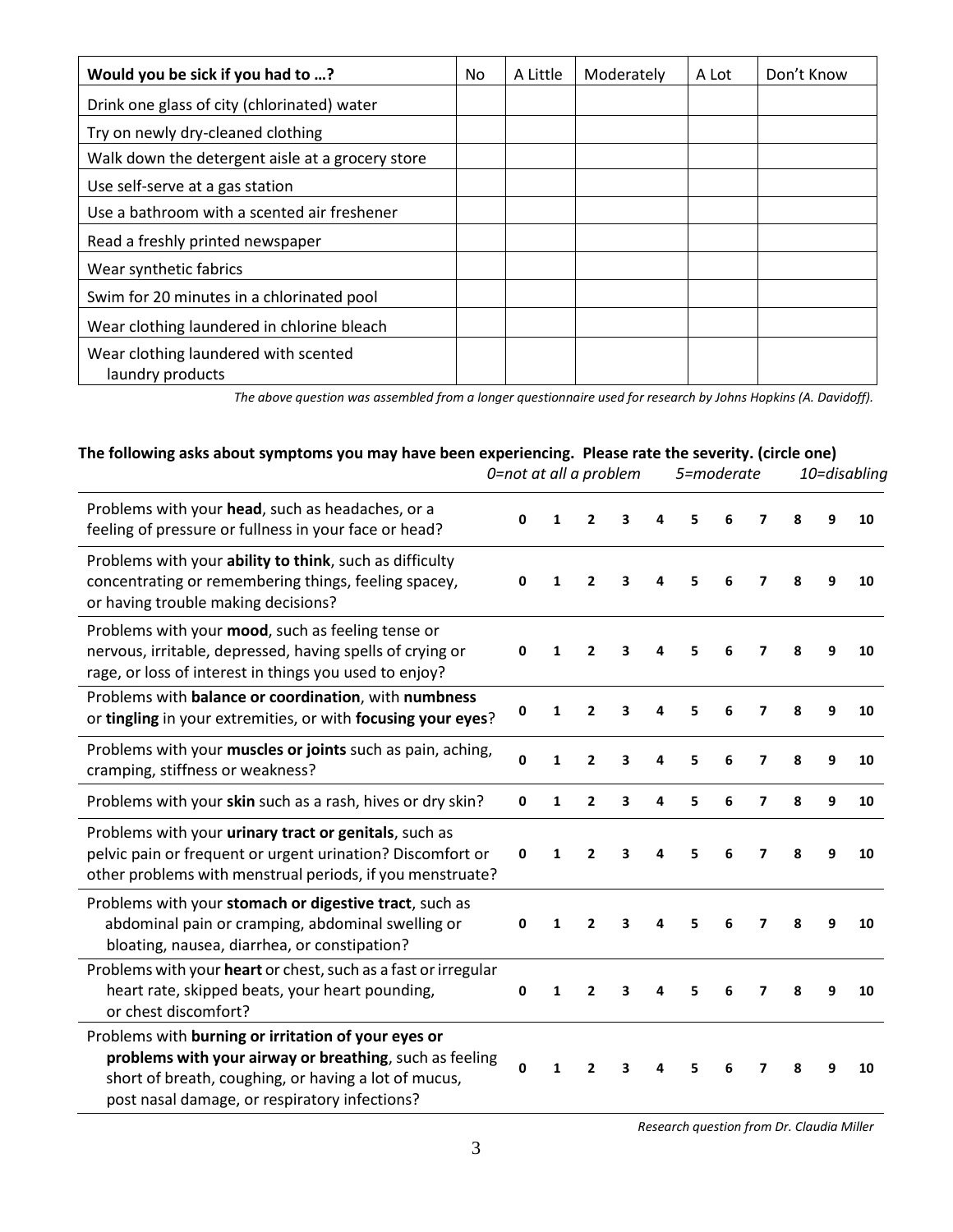| Do you have persistent or relapsing chronic fatigue?<br>$\Box$ No $\Box$ Yes                                             |  |  |  |  |  |  |  |  |
|--------------------------------------------------------------------------------------------------------------------------|--|--|--|--|--|--|--|--|
| If yes, when did this start? Approximate date ___________________________________                                        |  |  |  |  |  |  |  |  |
| Do you have fatigue without exerting yourself? □ No □ Yes □ Not Sure                                                     |  |  |  |  |  |  |  |  |
| Has your fatigue resulted in a reduction in previous levels of occupational and social activity? $\Box$ No<br>$\Box$ Yes |  |  |  |  |  |  |  |  |
|                                                                                                                          |  |  |  |  |  |  |  |  |
|                                                                                                                          |  |  |  |  |  |  |  |  |
|                                                                                                                          |  |  |  |  |  |  |  |  |
|                                                                                                                          |  |  |  |  |  |  |  |  |
| If fatigue is present, what types of activities bring it on, and how soon after starting does the fatigue begin?         |  |  |  |  |  |  |  |  |
|                                                                                                                          |  |  |  |  |  |  |  |  |
|                                                                                                                          |  |  |  |  |  |  |  |  |
|                                                                                                                          |  |  |  |  |  |  |  |  |
|                                                                                                                          |  |  |  |  |  |  |  |  |
| If fatigue is present, how long must you rest before you can engage in activities again?                                 |  |  |  |  |  |  |  |  |
| Do you feel worse after exercise and exhausted the next day? $\Box$ No<br>$\square$ Yes                                  |  |  |  |  |  |  |  |  |
| Describe your activities for a relatively typical day in the past month.                                                 |  |  |  |  |  |  |  |  |
|                                                                                                                          |  |  |  |  |  |  |  |  |
|                                                                                                                          |  |  |  |  |  |  |  |  |
|                                                                                                                          |  |  |  |  |  |  |  |  |
|                                                                                                                          |  |  |  |  |  |  |  |  |
|                                                                                                                          |  |  |  |  |  |  |  |  |
| Have you had exposure to <b>black mold</b> (stachybotris) at home, work, or school? □ No □ Yes □ Not Sure                |  |  |  |  |  |  |  |  |
| If YES, describe.                                                                                                        |  |  |  |  |  |  |  |  |
|                                                                                                                          |  |  |  |  |  |  |  |  |
|                                                                                                                          |  |  |  |  |  |  |  |  |
|                                                                                                                          |  |  |  |  |  |  |  |  |
|                                                                                                                          |  |  |  |  |  |  |  |  |
| Have you ever smoked cigarettes? $\Box$ No<br>$\Box$ Yes                                                                 |  |  |  |  |  |  |  |  |
| If yes, what year did you begin? ______________________How many packs a day on average? _______/day                      |  |  |  |  |  |  |  |  |
| Have you stopped smoking? □ No □ Yes If yes, congratulations! What year did you stop? __________                         |  |  |  |  |  |  |  |  |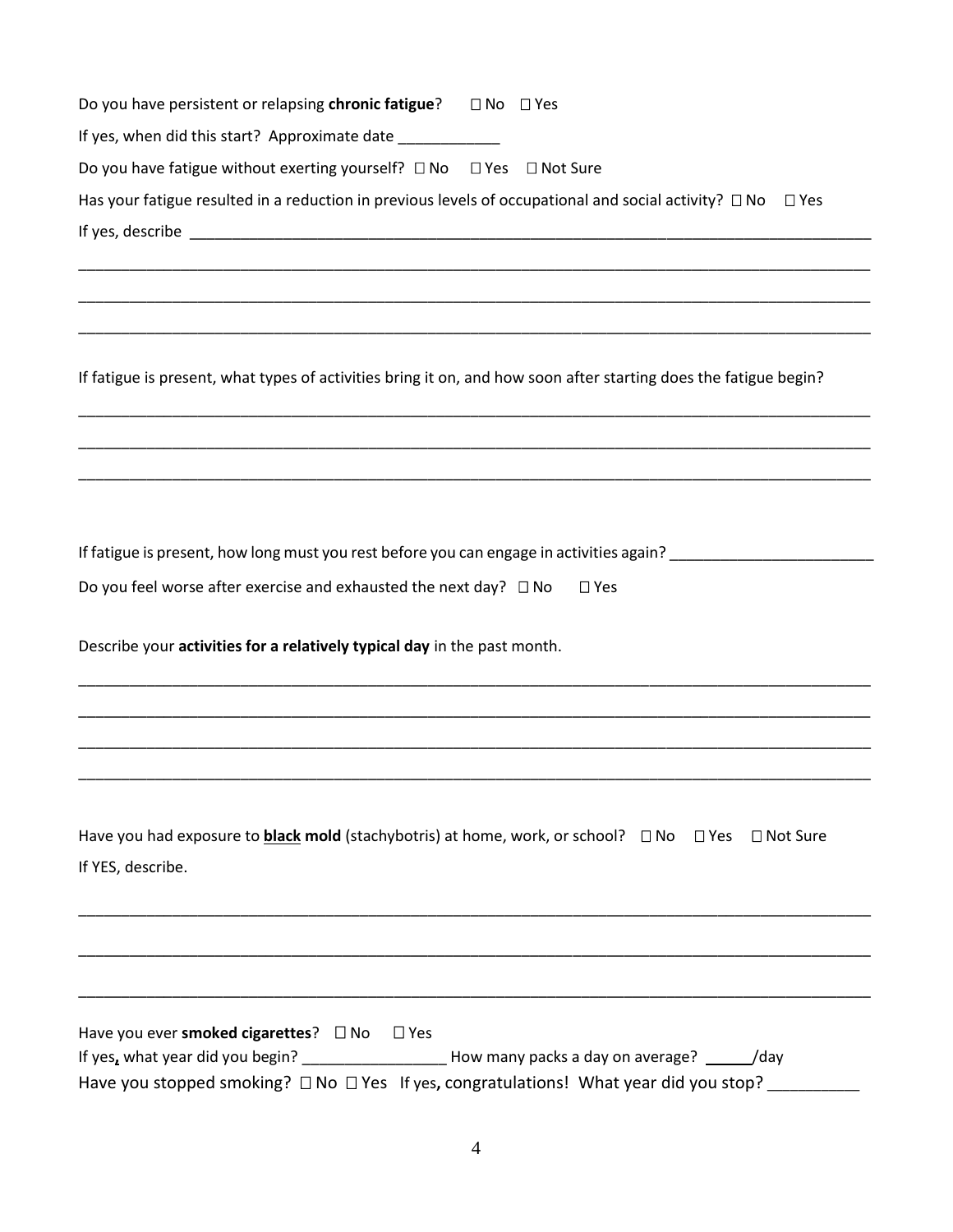| Do you drink beer, wine, or other drinks containing alcohol?                                            | $\Box$ No<br>$\square$ Yes |
|---------------------------------------------------------------------------------------------------------|----------------------------|
| If yes, about how many drinks on average in a week?                                                     |                            |
| Have you ever had amalgam (silver-colored) dental fillings?                                             |                            |
| $\Box$ No, never $\Box$ Yes, currently $\Box$ Yes, removed $\Box$ / $\Box$<br>month day                 | year                       |
| Have you ever taken birth control pills? $\Box$ No $\Box$ Yes                                           |                            |
|                                                                                                         |                            |
| Have you ever taken <b>FluoroQuinolone</b> antibiotics? (Cipro, Levaquin, Avalox, etc) ? $\Box$ No      | $\square$ Yes              |
|                                                                                                         |                            |
| Have you ever taken psychotropic medications? (Antidepressants, Benzodiazepines, etc.) $\Box$ No        | $\square$ Yes              |
|                                                                                                         |                            |
| Have you been able to stop using them? $\Box$ No $\Box$ Yes                                             |                            |
| If yes, congratulations! What year did you stop?                                                        |                            |
| If no, are you interested to learn about protocols for tapering gently and safely? $\Box$ No $\Box$ Yes |                            |

### **Home Environment**

| Check below all that apply to    | Yes | No | Not  |                            | <b>Yes</b> | No | <b>Not</b> |
|----------------------------------|-----|----|------|----------------------------|------------|----|------------|
| your home                        |     |    | Sure |                            |            |    | Sure       |
| Live in apartment/condo          |     |    |      | Attached garage            |            |    |            |
| Pesticides used in building      |     |    |      | Teflon cookware            |            |    |            |
| Live in mobile home              |     |    |      | Aluminum cookware          |            |    |            |
| Live in detached house you own   |     |    |      | Particle board furniture   |            |    |            |
| Near busy road                   |     |    |      | Stain-treated upholstery   |            |    |            |
| Nearby lawn chemicals used       |     |    |      | Damp basement              |            |    |            |
| Carpet (synthetic)               |     |    |      | Mold in your house         |            |    |            |
| Recent painting                  |     |    |      | Mattress - commercial      |            |    |            |
| Recent remodeling                |     |    |      | Mattress - natural fiber   |            |    |            |
| Recent pesticide use             |     |    |      | Pillow - foam/synthetic    |            |    |            |
| Fuel space heater (not electric) |     |    |      | Pillow - natural fiber     |            |    |            |
| Wood stove                       |     |    |      | Foam stuffed animals, toys |            |    |            |

Have you sorted all your household products and eliminated pesticides, petrochemicals, fragrances, solvents, and other irritating substances from your home?  $\Box$  No  $\Box$  Yes, some  $\Box$  Yes, almost all

Is there anyone in your home who uses products that seem to aggravate your symptoms? □ No □ Yes If yes, please describe the situation.

5 \_\_\_\_\_\_\_\_\_\_\_\_\_\_\_\_\_\_\_\_\_\_\_\_\_\_\_\_\_\_\_\_\_\_\_\_\_\_\_\_\_\_\_\_\_\_\_\_\_\_\_\_\_\_\_\_\_\_\_\_\_\_\_\_\_\_\_\_\_\_\_\_\_\_\_\_\_\_\_\_\_\_\_\_\_\_\_\_\_\_\_\_

\_\_\_\_\_\_\_\_\_\_\_\_\_\_\_\_\_\_\_\_\_\_\_\_\_\_\_\_\_\_\_\_\_\_\_\_\_\_\_\_\_\_\_\_\_\_\_\_\_\_\_\_\_\_\_\_\_\_\_\_\_\_\_\_\_\_\_\_\_\_\_\_\_\_\_\_\_\_\_\_\_\_\_\_\_\_\_\_\_\_\_\_

\_\_\_\_\_\_\_\_\_\_\_\_\_\_\_\_\_\_\_\_\_\_\_\_\_\_\_\_\_\_\_\_\_\_\_\_\_\_\_\_\_\_\_\_\_\_\_\_\_\_\_\_\_\_\_\_\_\_\_\_\_\_\_\_\_\_\_\_\_\_\_\_\_\_\_\_\_\_\_\_\_\_\_\_\_\_\_\_\_\_\_\_

\_\_\_\_\_\_\_\_\_\_\_\_\_\_\_\_\_\_\_\_\_\_\_\_\_\_\_\_\_\_\_\_\_\_\_\_\_\_\_\_\_\_\_\_\_\_\_\_\_\_\_\_\_\_\_\_\_\_\_\_\_\_\_\_\_\_\_\_\_\_\_\_\_\_\_\_\_\_\_\_\_\_\_\_\_\_\_\_\_\_\_\_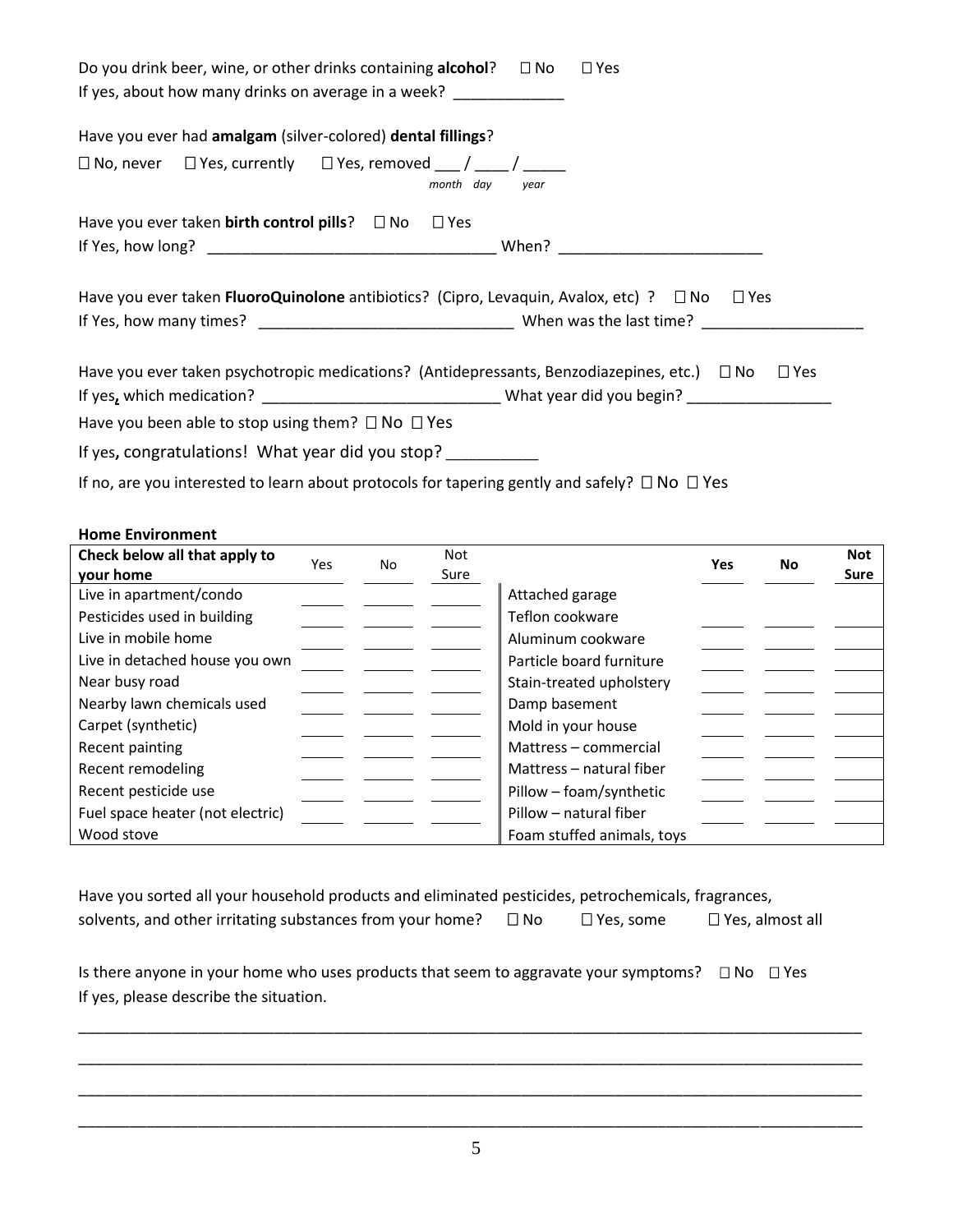| Are you exposed to anything else of concern to you in your neighborhood?<br>□ Heavy Traffic □ Lawn chemicals □ Wood smoke □ Nearby fabric softener □ Other pollution |
|----------------------------------------------------------------------------------------------------------------------------------------------------------------------|
|                                                                                                                                                                      |
|                                                                                                                                                                      |
| Are you exposed to ongoing chemical insults at work or school? $\square$ No<br>$\Box$ Yes<br>If yes, please describe.                                                |
|                                                                                                                                                                      |
|                                                                                                                                                                      |
|                                                                                                                                                                      |
|                                                                                                                                                                      |
|                                                                                                                                                                      |
| What other problems do you face with your health, if any: physical, emotional, social, financial, sexual,<br>legal, etc.                                             |
|                                                                                                                                                                      |
|                                                                                                                                                                      |
|                                                                                                                                                                      |
|                                                                                                                                                                      |
| What is going right with your health?                                                                                                                                |
|                                                                                                                                                                      |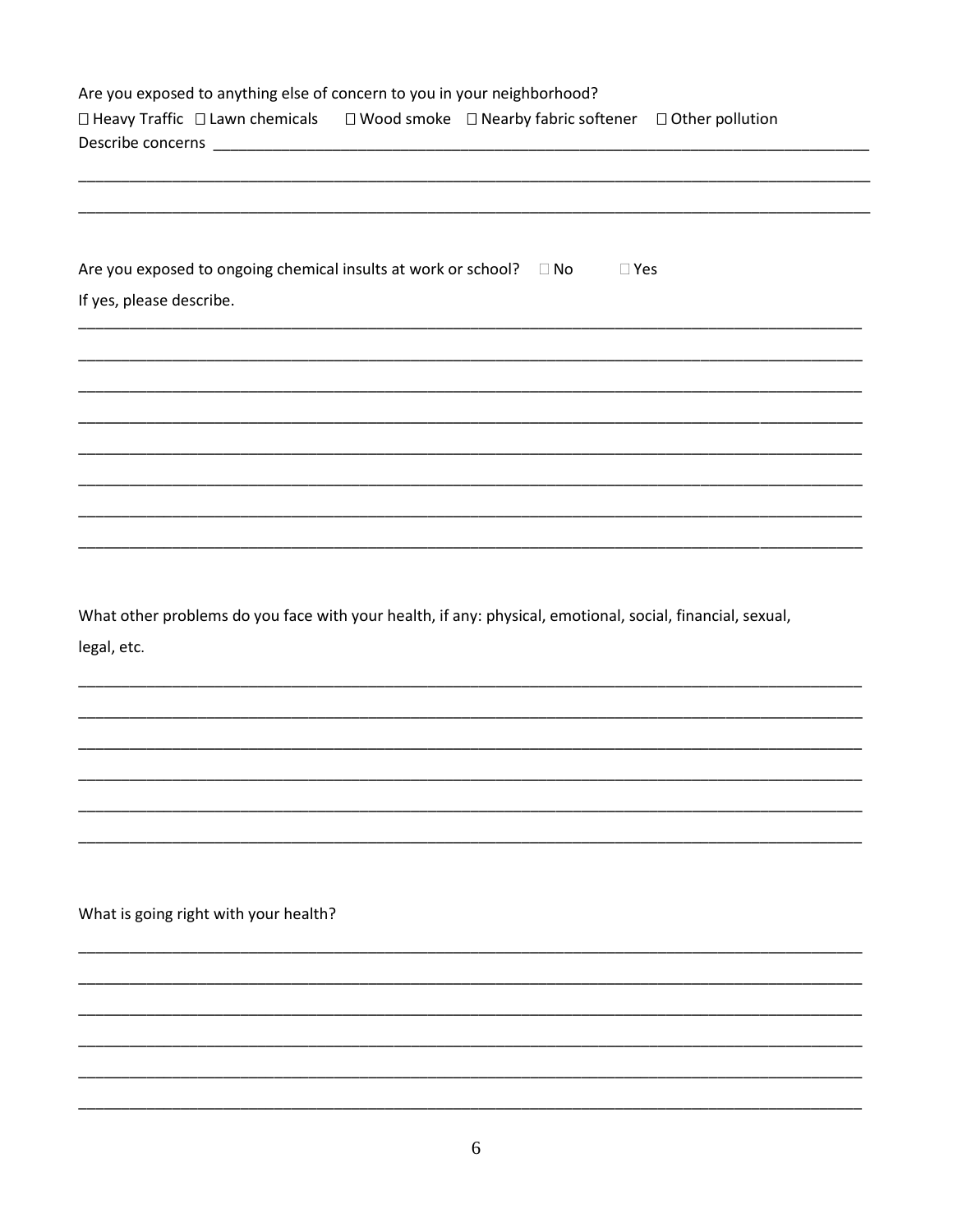Regarding your **Gall bladder**, have you ever had…

|                                                                                                | Gall bladder removal $\Box$ No $\Box$ Yes Gall stones $\Box$ No $\Box$ Yes                              |  | Other gall bladder problems $\Box$ No $\Box$ Yes |  |  |  |  |
|------------------------------------------------------------------------------------------------|---------------------------------------------------------------------------------------------------------|--|--------------------------------------------------|--|--|--|--|
| If other, please describe. ________                                                            |                                                                                                         |  |                                                  |  |  |  |  |
|                                                                                                | Do you have bloating or other difficulty digesting foods with fat/oils in general? $\Box$ No $\Box$ Yes |  |                                                  |  |  |  |  |
|                                                                                                | Do you have bloating or other difficulty digesting other foods? $\square$ No                            |  | $\Box$ Yes                                       |  |  |  |  |
|                                                                                                | Please list foods that affect you negatively, and describe symptoms.                                    |  |                                                  |  |  |  |  |
|                                                                                                |                                                                                                         |  |                                                  |  |  |  |  |
|                                                                                                |                                                                                                         |  |                                                  |  |  |  |  |
|                                                                                                |                                                                                                         |  |                                                  |  |  |  |  |
|                                                                                                | Do you purchase foods grown without pesticides? (Sometimes called Organic)                              |  |                                                  |  |  |  |  |
| $\square$ Yes                                                                                  | $\Box$ No $\Box$ Yes, sometimes $\Box$ Yes, regularly                                                   |  |                                                  |  |  |  |  |
| If no, do you know where to obtain pesticide-free foods? What stops you from choosing organic? |                                                                                                         |  |                                                  |  |  |  |  |
|                                                                                                |                                                                                                         |  |                                                  |  |  |  |  |

# **Nutrition Log**

List below everything you ate & drank for the last 4 days. Include any snacks between meals, and list time of day.

\_\_\_\_\_\_\_\_\_\_\_\_\_\_\_\_\_\_\_\_\_\_\_\_\_\_\_\_\_\_\_\_\_\_\_\_\_\_\_\_\_\_\_\_\_\_\_\_\_\_\_\_\_\_\_\_\_\_\_\_\_\_\_\_\_\_\_\_\_\_\_\_\_\_\_\_\_\_\_\_\_\_\_\_\_\_\_\_\_\_\_\_

\_\_\_\_\_\_\_\_\_\_\_\_\_\_\_\_\_\_\_\_\_\_\_\_\_\_\_\_\_\_\_\_\_\_\_\_\_\_\_\_\_\_\_\_\_\_\_\_\_\_\_\_\_\_\_\_\_\_\_\_\_\_\_\_\_\_\_\_\_\_\_\_\_\_\_\_\_\_\_\_\_\_\_\_\_\_\_\_\_\_\_\_

| $time$ | Day 1 | Day 2 | Day 3 | Day 4 |
|--------|-------|-------|-------|-------|
|        |       |       |       |       |
|        |       |       |       |       |
|        |       |       |       |       |
|        |       |       |       |       |
|        |       |       |       |       |
|        |       |       |       |       |
|        |       |       |       |       |
|        |       |       |       |       |
|        |       |       |       |       |
|        |       |       |       |       |
|        |       |       |       |       |
|        |       |       |       |       |
|        |       |       |       |       |
|        |       |       |       |       |
|        |       |       |       |       |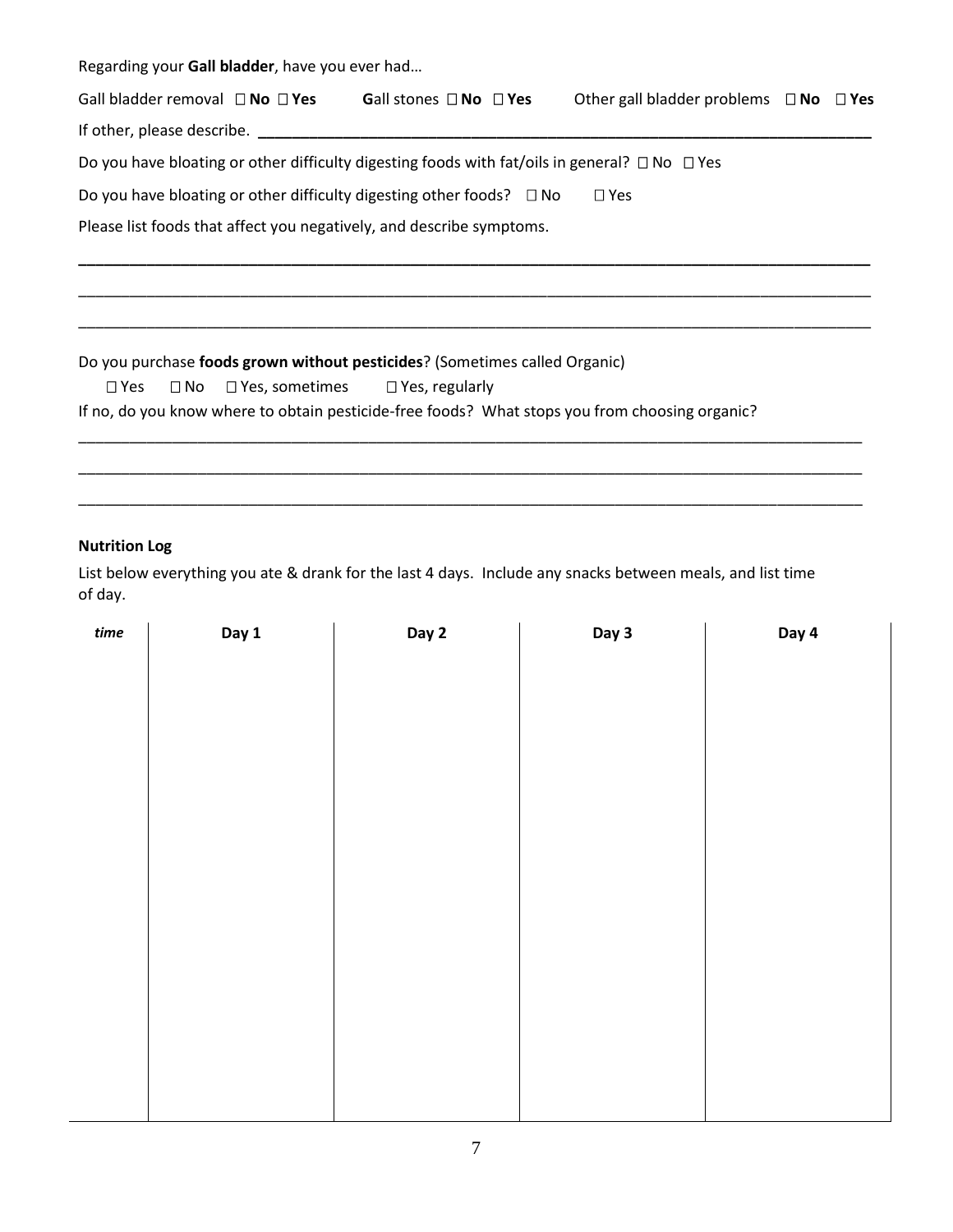**List all nutritional supplements** that you are currently taking, the dose and how often you take them, what they are for, if they help, and what bothersome side effects you experience. Please bring the supplement bottle(s) with you to your appointment. (If you are a remote patient, please provide images of the ingredient labels, including "inactive" ingredients.) Also list any prescription drugs.

| Name | Dose/<br><b>Frequency</b> | Purpose | Helps? | <b>Side Effects</b> |
|------|---------------------------|---------|--------|---------------------|
|      |                           |         |        |                     |
|      |                           |         |        |                     |
|      |                           |         |        |                     |
|      |                           |         |        |                     |
|      |                           |         |        |                     |
|      |                           |         |        |                     |
|      |                           |         |        |                     |
|      |                           |         |        |                     |
|      |                           |         |        |                     |
|      |                           |         |        |                     |
|      |                           |         |        |                     |
|      |                           |         |        |                     |
|      |                           |         |        |                     |
|      |                           |         |        |                     |
|      |                           |         |        |                     |
|      |                           |         |        |                     |
|      |                           |         |        |                     |
|      |                           |         |        |                     |
|      |                           |         |        |                     |
|      |                           |         |        |                     |
|      |                           |         |        |                     |

Do you have a nearby non-toxic outdoor area**,** such as a large park or other wooded area, where you can walk without aggravating your symptoms?  $\Box$  No  $\Box$  Yes  $\Box$  Not Sure If yes, are pesticides ever used in these locations?  $\Box$  No  $\Box$  Yes  $\Box$  Not Sure If not sure**,** please ask the owner/manager of the property before your visit. How many hours a week, on average, are you outside in a non-toxic area? \_\_\_\_\_\_\_\_\_ hours

Are you doing sauna treatments?

□ No □ Yes, at home (Brand?) □ Yes, commercial sauna □ Yes, sauna at medical facility